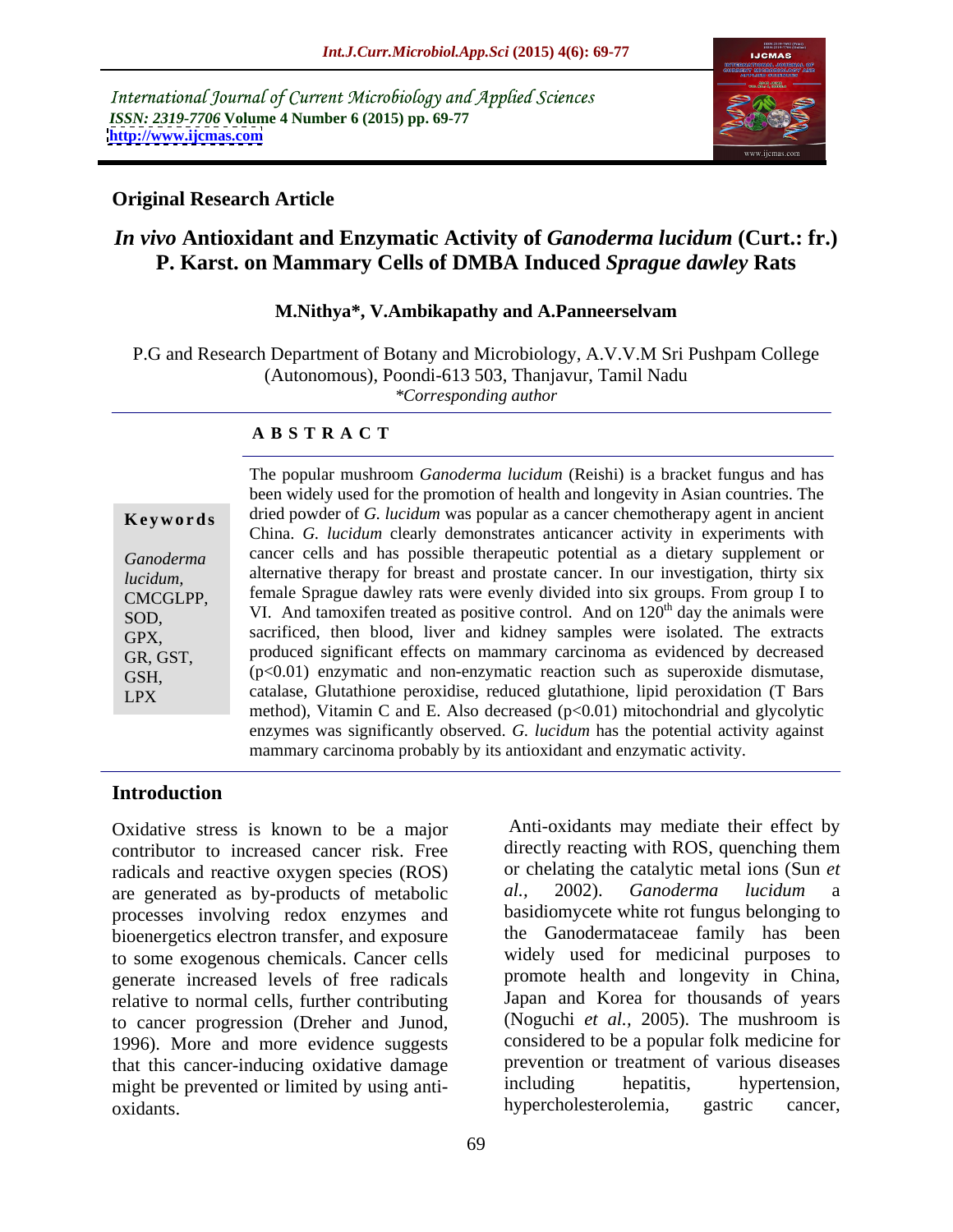antitumour and hypoglycemic activity or anti-inflammatory effects and cytotoxicity

## **Materials and Methods**

## **Fungal material**

The fruit body of *G. lucidum* was collected Gilbertson and Ryvarden, 1986; Gilbertson

The fresh fruit body was air-dried, chopped of powder was dissolved in 750ml of 1% Carboxy methyl cellulose solvent for 72 hrs. Then centrifuged at 3000 rpm for 10 min. **Drug administration** The centrifuged extracts (Supernatant) were again re-centrifuged and filtered with Millipore filter (Dandan Liua *et al.,* 2009). The extract was concentrated under reduced pressure below 50°C through rotary evaporator (RE 200, Bibby Sterling, UK). The concentrated extract was collected and Vaginal cells were then smeared onto the air-dried for complete evaporation of CMC.

The DMBA was purchased from Sigma Thirty days before the induction of tumour, chemicals, Mumbai, India. And it was CMCGL extract was administered by single prepared by the company when the order is

arthritis and bronchitis. Recent studies on placed and is shipped on dry ice. Upon this fungus have also revealed its various arrival, DMBA was stored at  $-20^0C$  to positive biological activities, including prevent its decomposition. 25mg/kg of towards hepatoma cells. The dried powder its preparation. Standard drug Tamoxifen of *G. lucidum* is currently used worldwide as citrate 10mg/kg was dissolved in 0.2 ml dietary supplement (Russell and Paterson, a peanut oil vehicle. Estimation of enzymes 2006). This research was focused on the by using semi auto analyzer Photometer potential anti oxidant effect of *G. lucidum* 5010 v<sub>5+</sub> using standard enzymatic kits on mammary cells of SD rats. procured from Piramal Healthcare limited, DMBA was dissolved in 1ml of olive oil. The solution was used within 20 min after peanut oil vehicle. Estimation of enzymes by using semi auto analyzer Photometer Lab Diagnostic Division, Mumbai, India.

# **Experimental animal**

from the substrate of *Cocos nucifera* of Banglore, India having age of 21 days and Aadudhurai, Mayiladudhurai district. The 70 gm body weight was used throughout the fungal organism was identified and study. All rats were kept at room confirmed by standard manuals (Arora, temperature of 22°C under 12 hr light/12 hr 1979; Dickinson and John Lucas, 1979; dark cycles in the animal house. Rats were and Ryvarden, 1987; Jia *et al.*, 2009; Parker, with commercial pellet diet and water *ad*<br>1996). *libitum* freely throughout the study. All **Preparation of CMC** *G. lucidum* **extract** approval from the IAEC (institution of and ground into coarse powder. Dried 200g care and use of laboratory animals. Female Sprague-dawley rats were purchased from Shri Venkatesh Animal House, temperature of  $22^{\circ}$ C under 12 hr light/12 hr °C under 12 hr light/12 hr dark cycles in the animal house. Rats were fed with standard food. Animals were fed with commercial pellet diet and water *ad*  animal procedures were performed after animal ethical committee) and in accordance with the recommendations for the proper (CPCSEA/685)

# **Drug administration**

**Chemicals** light microscope. Before the induction of DMBA, the Estrous cycle was monitored daily by vaginal cytology assay performed at 0800-0900h. A glass rod was inserted into the Vagina and gently touched against the vaginal wall. The drop of 0.9% normal saline placed on the glass slide. The smear was observed under light microscope.

gastric intubation at the following doses of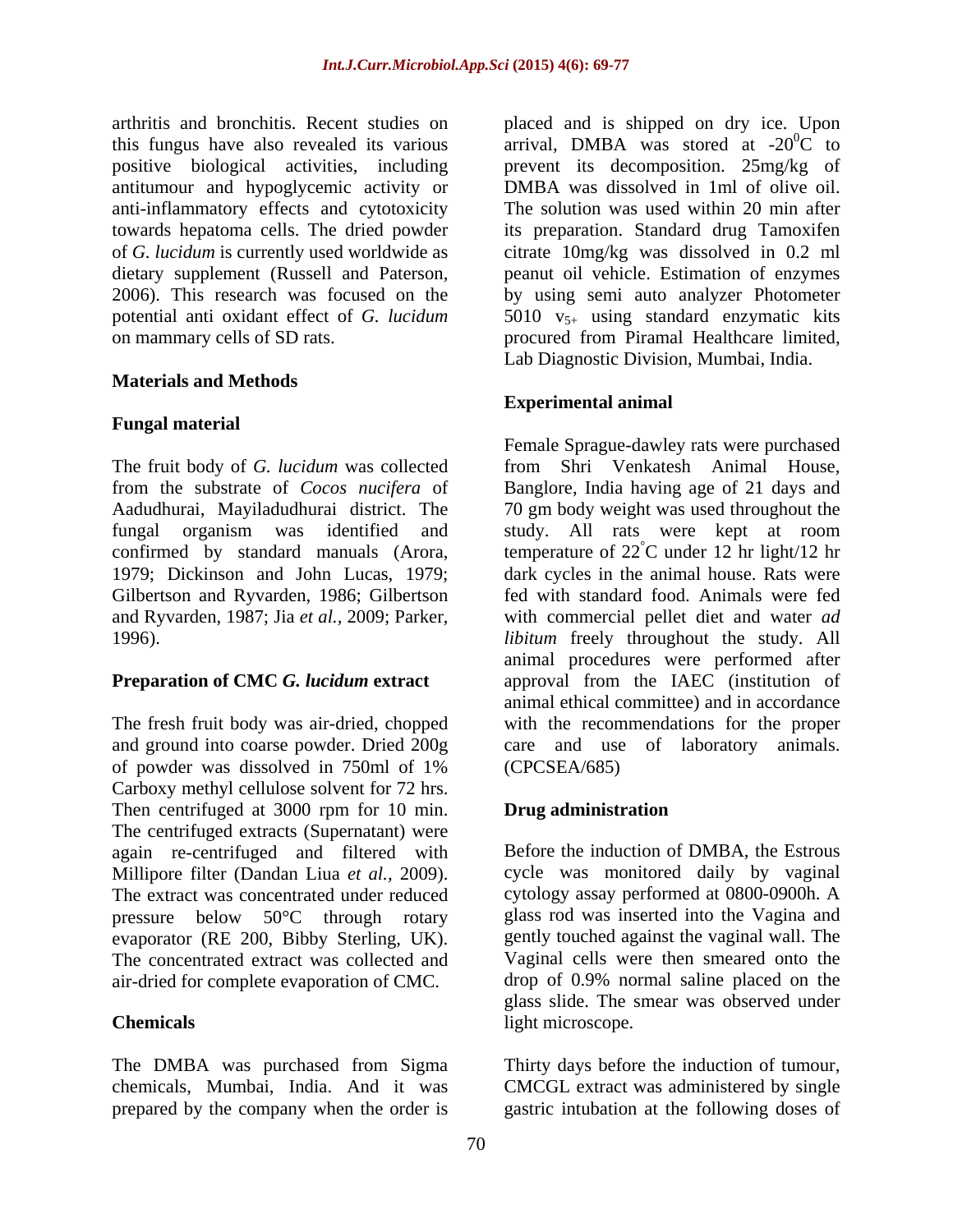250, 500mg/kg. At the end of the  $30<sup>th</sup>$  day th day Tumour was induced by administrating DMBA (25 mg/ kg) was induced by single gastric intubation in 1ml olive oil and then the treatment was continued up to a period<br>  $\begin{array}{c} \text{Activity} \\ \text{2000}: \end{array}$ of  $120 \text{ days.}$   $2000$ :

female Sprague dawley rats were evenly

| Group I<br>: Normal saline                      | activity of SOD was expressed as               |
|-------------------------------------------------|------------------------------------------------|
| : Inducer (DMBA $(25 \text{ mg}/)$<br>Group II  | units/min/mg protein. One unit of the enzyme   |
|                                                 | is defined as the amount of enzyme, which      |
| : Inducer (DMBA $(25 \text{ mg}/)$<br>Group III | inhibits the rate of adrenaline auto oxidation |
| kg) + Cancer control (Tamoxifen Citrate)        | by $50\%$ .                                    |
| Group IV : Inducer (DMBA $(25 \text{ mg}/$      |                                                |
| kg) + CMCGL Extract 250 mg/kg                   | Estimation of Catalase activity (Sinha,        |
| : Inducer (DMBA $(25 \text{ mg}/$<br>Group V    | $1972$ :                                       |
| kg) + CMCGL Extract 500 mg/kg                   |                                                |
| : Extract alone 500 mg/kg<br>Group VI           | The assay mixture contained 4 ml of            |

After treatment the time of latency period (the number of days between the NMU injection and the appearance of the first Tumour in each rat) was noted. At the end<br>of the 120<sup>th</sup> day the animals were was expressed as umole of  $H_2O_2$ anaesthetized and blood was collected by Retro orbital bleeding then centrifuged and the serum was collected then the animals were sacrificed, Kidney and liver samples were isolated and washed with normal saline and stored for 12 h for in vivo antioxidant

The separated liver and kidneys were homogenized with motor driven Teflon coated homogenizer in ice-cold (10% w/v) 0.1 M Tris-HCl buffer pH 7.4 to get 10% of TCA and the tubes were centrifuged at homogenate. The homogenate was 2000 rpm. To this 0.5 ml of supernatant, 4 ml centrifuged at 10000 rpm for 10 min at  $5^{\circ}$ C. The supernatant was collected and used for following in vivo studies. was read at 420 nm immediately. The activity

## **Enzymatic anti-oxidant activity**

### **Estimation of Superoxide dismutase (SOD) Activity (Jim Kimbrough and Tim Momol, 2000)**:

Animal allotment **In a test tube, 0.5ml** of supernatant tissue In each model of mammary cancer, thirty six carbonate buffer (pH 10.2), 0.5ml of 0.1Mm divided into six groups. and the OD was taken at 480nm. Epinephrine Group I : Normal saline activity of SOD was expressed as Group II : Inducer (DMBA (25 mg/ units/min/mg protein. One unit of the enzyme  $kg$ ) is defined as the amount of enzyme, which Group III : Inducer (DMBA (25 mg/ inhibits the rate of adrenaline auto oxidation homogenate was taken. To this 1.5ml of carbonate buffer (pH 10.2), 0.5ml of 0.1Mm EDTA and 0.4ml of epinephrine was added was added just before taking the OD. The activity of SOD was expressed as units/min/mg protein. One unit of the enzyme inhibits the rate of adrenaline auto oxidation by 50%.

## Estimation of Catalase activity (Sinha, 1972): **Estimation of Catalase activity (Sinha, 1972):**

Group VI : Extract alone 500 mg/kg The assay mixture contained 4 ml of **Experimental procedure** and 1 ml of homogenate. One ml portion of of the 120<sup>th</sup> day the animals were was expressed as umole of  $H_2O_2$ hydrogen peroxide, 5 ml of phosphate buffer the reaction mixture was withdrawn and blown into 2 ml of dichromate/acetic acid reagent at 1 min intervals. Then the mixture was incubated for 30 min later the OD was measured at 570 nm. The activity of catalase was expressed as  $\mu$ mole of  $H_2O_2$ consumed/min/mg protein.

## **Estimation of glutathione peroxidise (GPx) activity (Rotruck** *et al.,* **1973):**

studies. EDTA, sodium azide,  $H_2O_2$ , 0.4 ml of The reaction mixture consist of 0.2 ml each of phosphate buffer, 0.1 ml homogenate/mitochondria and was incubated at 37<sup>o</sup>C at different time intervals. The reaction was arrested by the addition of 0.5 ml of TCA and the tubes were centrifuged at of disodium hydrogen phosphate and 0.5 ml DTNB were added and the colour developed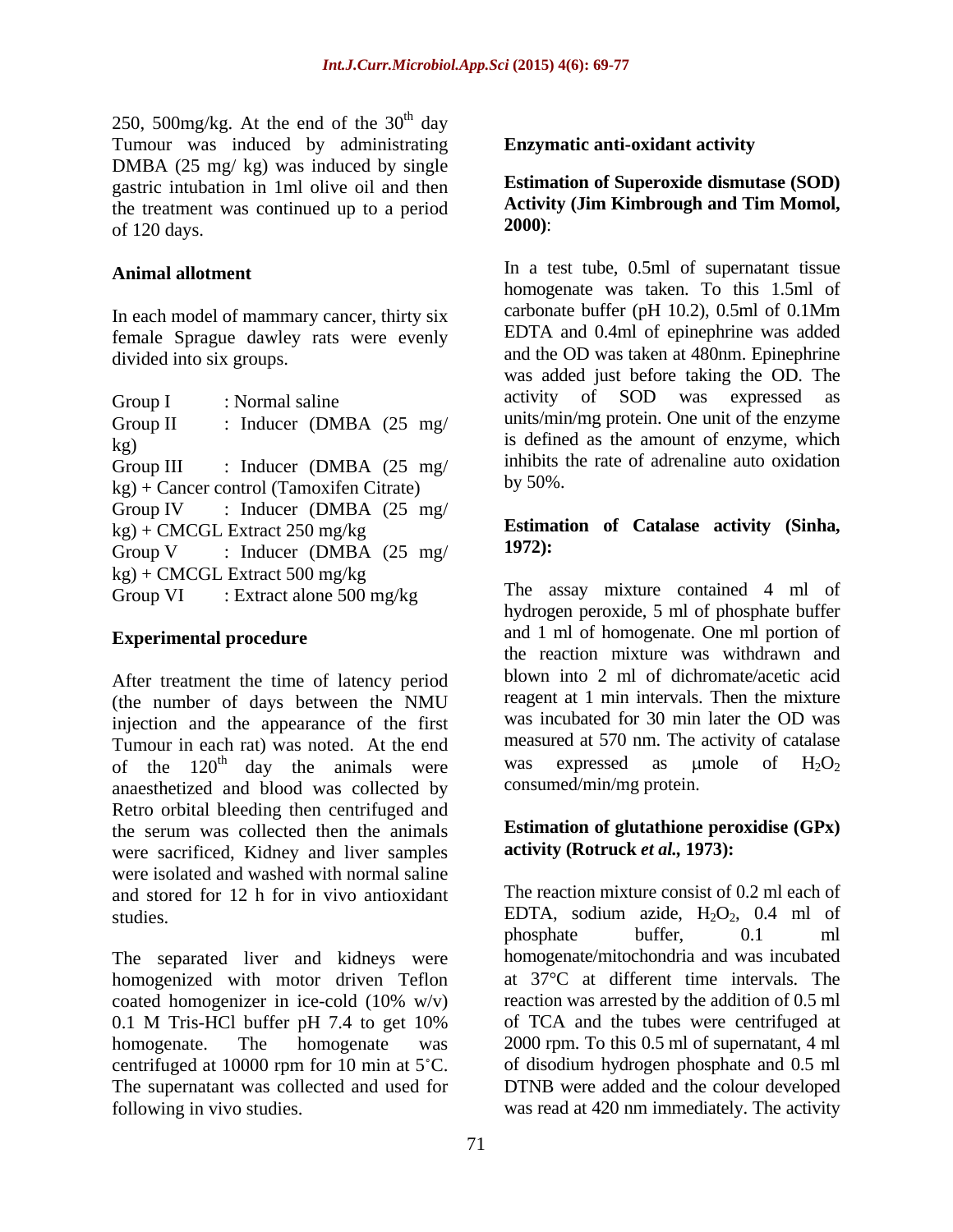of GPx was expressed as umoles of

### **Estimation of reduced glutathione (GSH) activity (Ellman George, 1959; Moron** *et al.,* **1979)**:

level of glutathione was expressed as  $\mu$ g/mg

## **Non-Enzymatic Anti-Oxidant Activity**

### **Assay of lipid peroxidation (LPX) (Desai, 1984):**

Lipid peroxidation in brain was estimated **Preparation**<br> **homogenate:** colorimetrically by thiobarbituric acid reactive substances TBARS and The separated liver and kidneys were hydroperoxides by the method of Niehaus homogenized with motor driven Teflon and Samuelsson (1968) and Jiang *et al.* coated homogenizer in ice-cold 0.1M Tris-(1992) respectively. In brief, 0.1 ml of tissue HCl buffer pH 7.4 to get 10% homogenate. homogenate Tris-HCl buffer, (pH 7.5) was This homogenate is used for the estimation treated with 2 ml of  $(1:1:1 \text{ ratio}) \text{TBA-TCA}$  of in vivo antioxidant levels and lipid HCl reagent thiobarbituric acid 0.37%, 0.25 N HCl and 15% TCA) and placed in water bath for 15 min, cooled. The absorbance of **Estimation of Mitochondrial TCA cycle**  clear supernatant was measured against reference blank at 535 nm. The level of lipid peroxides was expressed as nmoles of MDA

To 0.5 ml of homogenate, 0.5 ml of water and and centrifuged at 15,000rpm for 5 min. The 1 ml of TCA were added, mixed thoroughly resultant mitochondrial pellet was then and centrifuged. To this one ml of the supernatant, 0.2 ml of DTC reagent was The post mitochondrial fraction was further added and incubated at  $37^{\circ}$ C for 3 hrs. Then centrifuged at  $105,000 \times g$  for 60 min. The 1.5 ml of sulphuric acid was added, mixed microsomal pellet was suspended in 0.05 M well and the solutions were allowed to stand Tris-HCl buffer, pH 7.5 containing 0.15 M at room temperature for another 30 min. The

glutathione oxidized/min/mg protein. level of ascorbic acid was expressed as  $\mu$ g/mg colour developed was read at 520 nm. The protein.

# **Estimation of vitamin E (King, 1965)**

One ml of homogenate was precipitated with added and thoroughly mixed. Then 3 ml of 1 ml of TCA and the precipitate was removed petroleum ether was added, shaken rapidly by centrifugation. To 0.5 ml of supernatant, 2 and centrifuged. 2 ml of supernatant was ml of DTNB was added and the total volume taken and evaporated to dryness. To this 0.2 was made up to 3 ml with phosphate buffer. ml of bathophenanthroline was added. The The absorbance was read at 412 nm. The assay mixture was protected from light and protein. by 0.2 ml of o-phosphoric acid. The total To 1 ml of homogenate, 1 ml of ethanol was 0.2 ml of ferric chloride was added followed volume was made up to 3 ml with ethanol. The colour developed was read at 530 nm. The level of vitamin E was expressed as g/mg protein.

## **Preparation of liver and kidney homogenate:**

coated homogenizer in ice-cold 0.1M Tris peroxidation estimation.

# **enzymes**

## **Isolation of mitochondria and microsomes**

formed/mg protein. A 10% w/v homogenate was prepared in 0.05 **Estimation of ascorbic acid (vitamin C)** M sucrose and centrifuged at 600 x g for 10 M Tris-HCl buffer (pH 7.4) containing 0.25 min. The supernatant fraction was decanted washed and resuspended in the same buffer. microsomal pellet was suspended in 0.05 M Tris-HCl buffer, pH 7.5 containing 0.15 M KCl.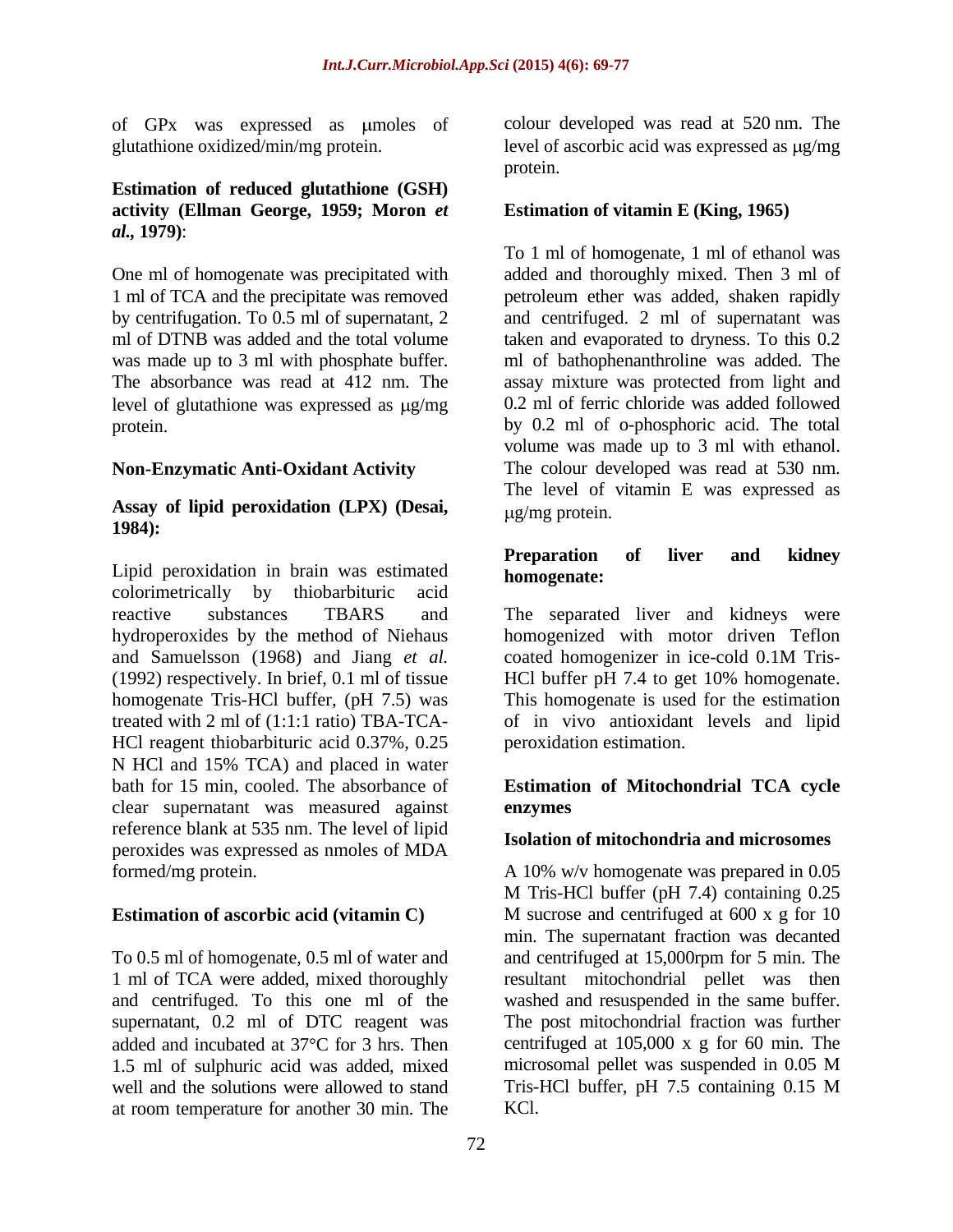activities of succinate dehydrogenase and

# **(Mehler** *et al.***, 1951) 0.75N NaOH. The tubes were left at room**

developed was read at 390 nm. A standard  $\alpha$ -ketoglutarate was run simultaneously. The Isocitrate Gluconeogenic enzymes dehydrogenase activity was expressed as nmoles of  $\alpha$ -ketoglutarate liberated/min/mg **Glucose-6-phosphate phosphohydrolase** protein. **(King, 1965)** 

# **Malate Dehydrogenase L-malate : (NAD**

To 0.3ml of buffer, 0.1ml of NADH and Incubation was carried out at 37<sup>o</sup>C for 0.1ml of oxaloacetate were added and the 60min. the reaction was terminated by the total volume was made up to 2.9ml with addition of 1ml of 10% TCA solution. The water. The reaction was started by adding suspension was centrifuged and the 0.1ml of mitochondrial suspension. The phosphorus content in the supernatant was change in optical density was measured at estimated by the method (Subbarow, 1925). 350 nm in an interval of 15 seconds for 5 The enzyme activity is expressed as nmoles minutes in a spectrophotometer. The enzyme activity was expressed as nmoles of NADH oxidized/min/mg of total protein under

## **Glycolytic enzymes**

The purity of mitochondrial and microsomal 1ml of Tris-HCL buffer and requisite fractions was assessed by measuring the amount of preparation to make itup to 2ml. glucose-6-phosphate dehydrogenase reaction was terminated by the addition of respectively. 10% TCA and the tubes were centrifuged. **Assay of Isocitrate dehydrogenase**  transferred to the tubes containing 1ml of 0.1ml of tris-HCL, 0.2ml of Trisodium dinitrophenyl hydrazine reagent was added, Isocitrate, 0.3ml of manganese chloride and incubated at 37<sup>o</sup>C for 60min. the colour 0.2ml of mitochondrial suspension and developed after the addition of 7ml of 0.75N  $0.2$ ml of NADP<sup>+</sup> 0.2ml of water were added. NaOH solution was read using a green filter After 60 min of incubation, 1ml of DNPH 540 nm). Colour was developed with was added followed by 0.5 ml of EDTA and aliquots of standard DL-glyceraldehyde kept at room temperature for 20 min. then solution by treating in a similar manner. The 10ml of NaOH was added and the colour enzyme activity is expressed as nmoles of it was incubated at  $37^{\circ}$ C for 15min, the  $\rm{^{\circ}C}$  for 15min. the An aliquot of the supernatant was 0.75N NaOH. The tubes were left at room temperature for 10min. 1 ml of  $\rm ^{o}C$  for 60min. the colour glyceraldehyde formed/min/mg protein.

## **Gluconeogenic enzymes**

## **Glucose-6-phosphate phosphohydrolase (King, 1965)**

**oxidoreductase) (King, 1965)** 0.1 ml contained 0.3 ml of buffer, 0.5 ml of The incubation mixture in a total volume of substrate, and 0.2ml of enzyme solution. <sup>o</sup>C for suspension was centrifuged and the estimated by the method (Subbarow, 1925). The enzyme activity is expressed as nmoles of Pi liberated/min/mg protein.

### incubation condition. 1,6-Diphosphate Phosphohydrolase **Fructose-1, 6-Diphosphatase Fructose- 1,6-Diphosphate Phosphohydrolase (Gancedo and Gancedo, 1971)**

**Aldolose D-Fructose-1-6-Bis Phosphate** contained 1.2ml of buffer, 0.1ml of **D-Glyceraldehyde-3-Phosphate** Lyase substrate solution, 0.25ml of MgCl<sub>2</sub>, 0.1 ml **(Okawa** *et al.,* **1979)** of KCl solution, 0.25ml of EDTA solution The incubation sample contained  $0.25$  ml of carried out at  $35^{\circ}$ C for 15min. the reaction substrate, 0.25 ml of hydrazine sulphate, was terminated by the addition of 1ml ofThe assay medium in a final volume of 2ml and 0.1ml of enzyme. The incubation was  $\rm{^{\circ}C}$  for 15min. the reaction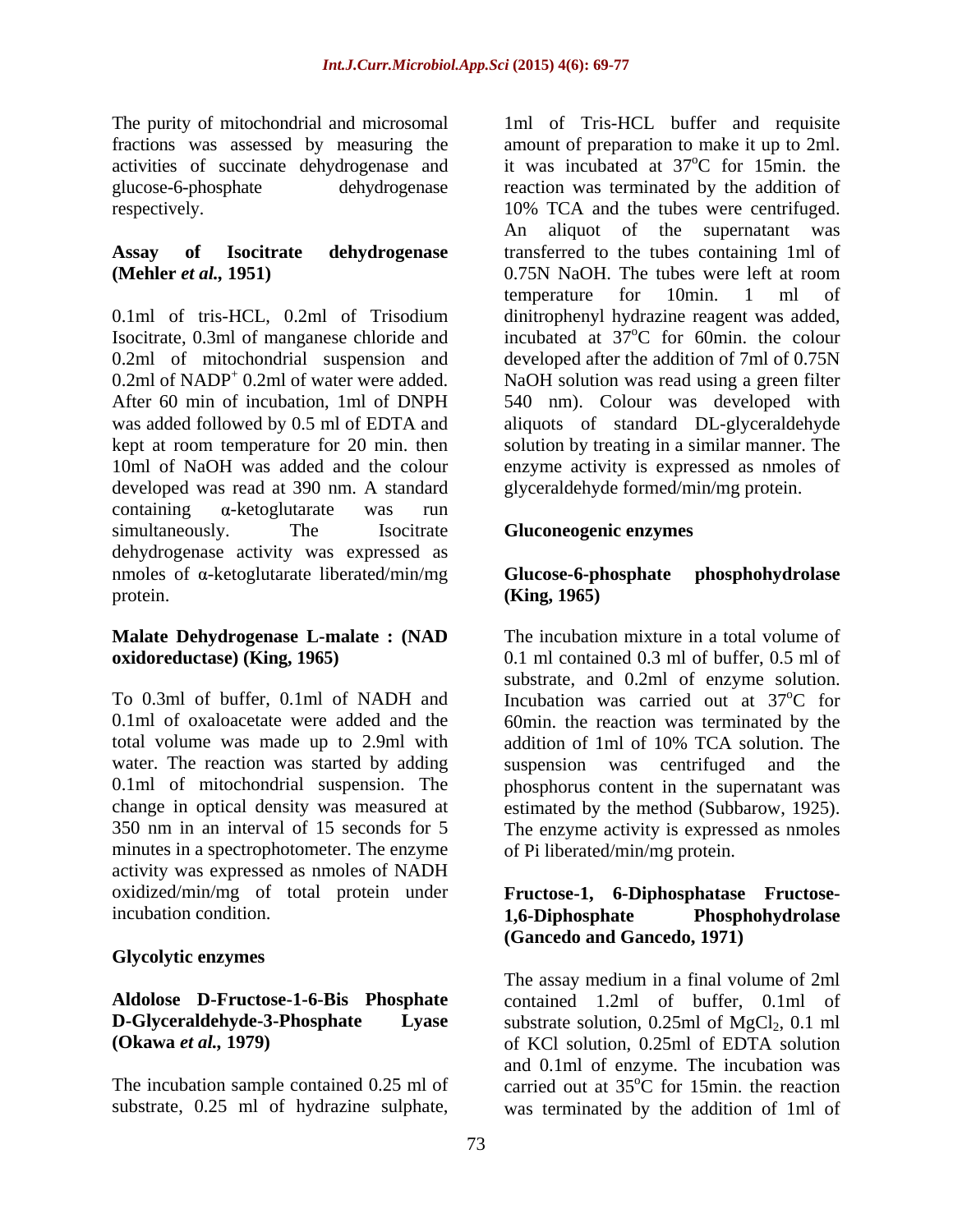All the data were statistically evaluated and the significance of various treatments was calculated. All the results were expressed as mean standard error of mean (S.E.M) and comparison between the groups were made  $\frac{01 \text{ malond}}{\text{determined}}$ by Analysis of variance (ANOVA), followed by student t test. A value of  $P < 0.01$ <br>Was considered significant<br>Non-Enzymatic activity was considered significant.

Antioxidants donate an electron to stabilize neutralized it is not capable of damaging our glutathione compounds. Mushrooms contain constituent in methanolic extracts of several unique polysaccharides that possess mushrooms as naturally occurring several unique polysaccharides that possess mushrooms as naturally occurring antitumorigenic effects (Ghoneum, 1999).

of *G. lucidum* called G009 inactivates hydroxyl radicals and superoxide anions and reduces DNA strand breaks in a dose-<br>dependent manner (Lee *et al.* 2001) In this  $\begin{bmatrix} \n\end{bmatrix}$  In an dependent manner (Lee *et al.,* 2001). In this study polysaccharides have been shown to enhance the host's immune response by stimulating the production of macrophages, NK cells, and T-lymphocytes. Like triterpenes, polysaccharides can act as an been established between the antioxidant<br>anti-oxidant by reducing oxidative damage properties of G. *lucidum* and its anti-oxidant by reducing oxidative damage induced by ROS and preventing DNA strand *G. lucidum* (You and Lin, 2002), methanolic pro-oxidant may depend on concentration extracts from *G* tsugge (Yen and W<sub>1</sub> 1999) and environment. extracts from *G. tsugae* (Yen and Wu, 1999)

TCA. Then estimation was carried out. The and ethanolic extracts from G. *lucidum* Statistical analysis<br>
superoxide and hydroxyl radical scavenging and ethanolic extracts from *G. lucidum* (Lakshmi *et al.,* 2003) have exhibited activity. In our presentation, super oxide dismutase (SOD) and catalase (CAT) activity and levels of reduced glutathione (GSH) and lipid peroxidation as equivalents of malondialdehyde (MDA) formed were determined.

# **Non-Enzymatic activity**

**Result and Discussion Result and Discussion Result and Discussion Result and Discussion** a free radical. When a free radical is 2001) and extracts have also been found to cells. There are two sources of antioxidants; UV induced photolysis of hydrogen our body makes some of them, including peroxide (Kim and Kim, 1999). Phenols superoxide dismutase and several have also been identified as a major **Enzymatic activity** antioxidant activity, reducing power, and Dietetic treatment using a Ganoderma other mushrooms studied. There have been mycelium-derived polysaccharide extract few investigations of the antioxidant can be used to suppress the formation of activities of triterpenes from *Ganoderma*  colonic aberrant crypt foci in rats, possibly species (Zhu *et al.,* 1999). *Ganoderma*  via reducing the oxidative damage induced *lucidum* medicinal mushrooms that produce by ROS (Lu *et al.,* 2003; Lu *et al.,* 2001). In polysaccharides respond to environmental addition, an amino-polysaccharide fraction factors directly and for some, the nutritional A hot water extract of *G. lucidum* has exhibited antioxidative effect on mouse liver and kidney lipid peroxidation (Shieh *et al.,* reduce strand breakage in DNA caused by constituent in methanolic extracts mushrooms as naturally occurring antioxidants (Mau *et al.,* 2002). *Ganoderma*  species were also found to possess higher scavenging and chelating abilities than the conditions determine the degree of exopolysaccharide formation.

breaks. Protein bound polysaccharides from animal study (diabetic rats), nonenzymic and enzymic antioxidants levels increased and lipid peroxidation levels decreased with *G. lucidum* treatment (Jia *et al.,* 2009). However, a direct link has not been established between the antioxidant properties of *G. lucidum* and its immunomodulatory and anticancer effects, and whether lingzhi acts as an antioxidant or pro-oxidant may depend on concentration and environment.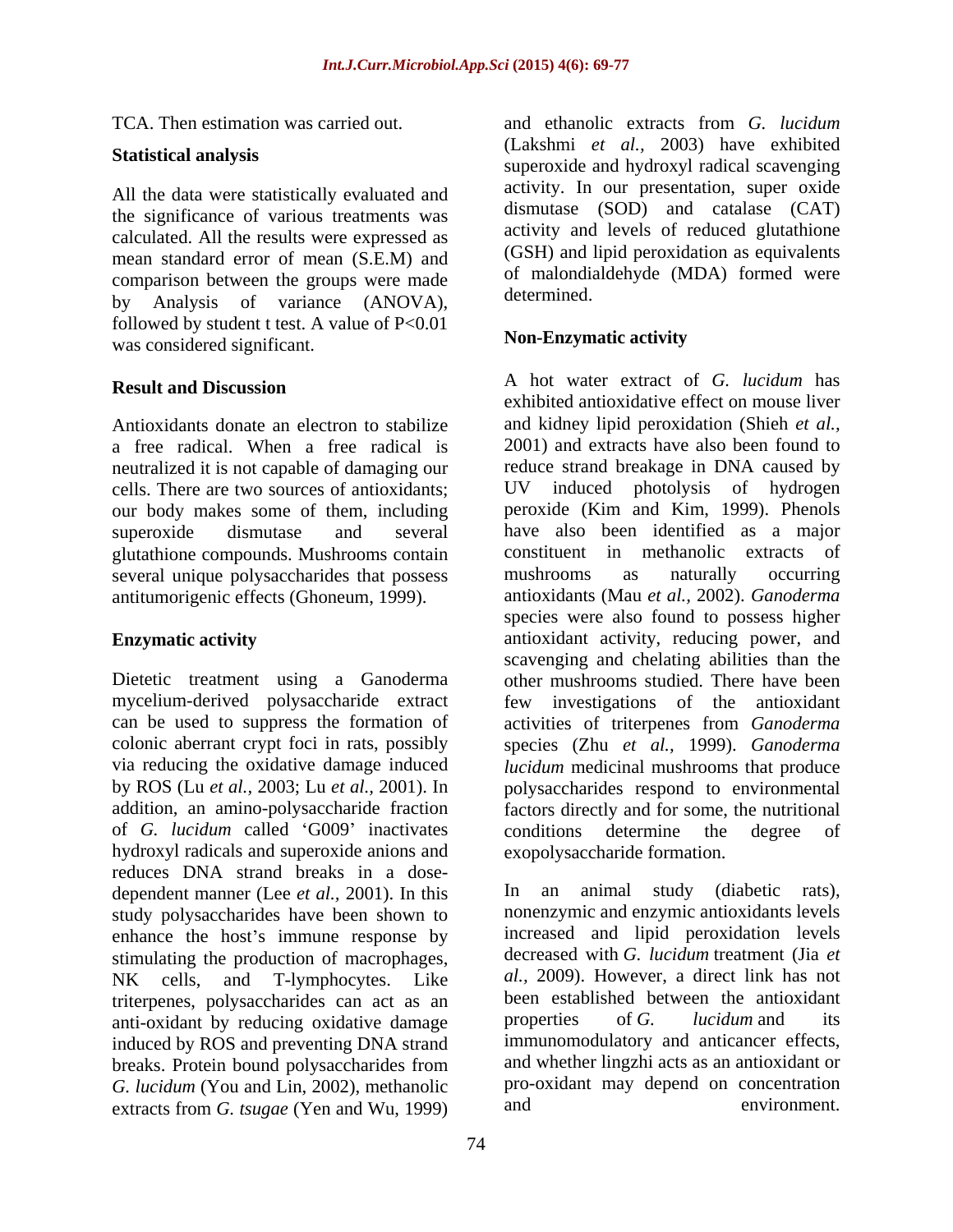## **Antioxidant activity**

## **Table.1** Invivo antioxidant activity of CMCGL extract on mammary carcinoma of SD rats **Enzymatic Reaction**

| <b>S.No. Parameters</b>                                                    | <b>Control</b> | <b>Only DMBA</b><br>$\begin{array}{c c} \text{1} & (25 \text{ mg/ kg}) \\ \hline \end{array}$ Citrate<br>(bw | <b>DMBA</b><br>Tamoxifen<br>(10mg/kg bw) | <b>DMBA</b><br><b>CMCGL</b><br>$\vert$ (250mg/kg bw) $\vert$ (500mg/kg bw) | <b>DMBA</b><br><b>CMCGL</b> | <b>ONLY</b><br><b>CMCGL</b><br>$(500mg/kg)$ bw |
|----------------------------------------------------------------------------|----------------|--------------------------------------------------------------------------------------------------------------|------------------------------------------|----------------------------------------------------------------------------|-----------------------------|------------------------------------------------|
| Superoxide                                                                 |                |                                                                                                              |                                          |                                                                            |                             |                                                |
| dismutase (units/mg $\left  \frac{26.71 \pm 4.664}{\right }$<br>of tissue) |                | 36.96±5.885                                                                                                  | $43.65 \pm 2.650$                        | 34.78±4.121                                                                | 39.92±4.212                 | 39.68±8.593                                    |
| Catalase                                                                   |                | $57.97 \pm 12.114^c$   274.29 $\pm$ 47.968   286.98 $\pm$ 14.434                                             |                                          | $144.49 \pm 20.581$ <sup>c</sup>                                           |                             | $158.40 \pm 16.356^c$ $357.60 \pm 30.607^a$    |
| Glutathione<br>peroxidase (moles $2.73\pm3.144$<br>of glutathione)         |                | $1.93 \pm 0.308$                                                                                             | $1.51 \pm 0.536$                         | $1.15 \pm 0.157$                                                           | $1.53 \pm 0.124$            | $2.35 \pm 0.135$                               |
| Reduced<br>Glutathione (mg of $14.56 \pm 1.073$ )<br>GSH/ mg of tissue     |                | $18.10 \pm 1.827$                                                                                            | $22.42 \pm 1.356$                        | $21.60 \pm 5.124$                                                          | $20.08 \pm 1.291$           | $28.00 \pm 2.462^b$                            |

Values are expressed as the mean  $\pm$  S.D; Statistical significance (p)calculated by one way ANOVA followed by dunnett's  ${}^{\circ}P < 0.001$ ,  ${}^{\circ}P < 0.01$ ,  ${}^{\circ}P < 0.05$  calculated by comparing treated group with Induced group

### **Non-Enzymatic Reaction**

Values are expressed as the mean  $\pm$  S.D; Statistical significance (p)calculated by one way ANOVA followed by dunnett's  ${}^{c}P< 0.001$ ,  ${}^{b}P< 0.01$ ,  ${}^{a}P< 0.05$  calculated by comparing treated group with Induced group

### **Determination of mitochondrial and glycolytic enzymes estimation**

**Table.2** Effect of CMCGL extract on the mitochondrial and glycolytic enzyme activation of mammary carcinoma

| <b>S.No.</b> Parameters                                | <b>Control</b>   | Only<br><b>DMBA</b><br>$(25 \text{ mg}/ \text{ kg})$<br>bw) | <b>DMBA</b><br>Tamoxifen<br><b>Citrate</b><br>(10mg/kg)<br>hw | <b>DMBA</b><br><b>CMCGL</b><br>(250mg/kg) | <b>DMBA</b><br><b>CMCGL</b><br>$(500mg/kg)$ bw) | <b>ONLY</b><br><b>CMCGL</b><br>(500mg/kg)<br>bw) |
|--------------------------------------------------------|------------------|-------------------------------------------------------------|---------------------------------------------------------------|-------------------------------------------|-------------------------------------------------|--------------------------------------------------|
| Isocitrate<br>dehydrogenase_<br>KIDNEY                 | $0.25 \pm 0.401$ | $0.15 \pm 0.054$                                            | $1.29 \pm 1.430$                                              | $0.88 \pm 0.245$                          | $1.07 \pm 0.922$                                | $1.43 \pm 0.874$ <sup>a</sup>                    |
| Isocitrate<br>′'<br>dehydrogenase_LIVE                 | $0.29 \pm 0.227$ | $0.08 \pm 0.037$                                            | $1.22 \pm 1.389$                                              | $0.75 \pm 0.264$                          | $1.01 \pm 0.845$                                | $1.31 \pm 0.889$ <sup>a</sup>                    |
| Malate<br>$\mathcal{F}$ dehydrogenase<br><b>KIDNEY</b> | $0.91 \pm 0.476$ | $0.93 \pm 0.088$                                            | $0.88 \pm 0.698$                                              | $0.91 \pm 0.261$                          | $0.72 \pm 0.163$                                | $1.10 \pm 0.298$                                 |
| Malate<br>dehydrogenase_LIVE                           | $0.08 \pm 0.048$ | $0.48{\pm}0.405$                                            | $0.49 \pm 0.717$                                              | $0.08 \pm 0.043$                          | $0.39 \pm 0.447$                                | $0.07 \pm 0.027$                                 |
| Aldolase                                               | $0.01 \pm 0.011$ | $0.02 \pm 0.008$                                            | $0.03 \pm 0.038$                                              | $0.03 \pm 0.029$                          | $0.01 \pm 0.004$                                | $0.04 \pm 0.032$                                 |
| Glucose-6-<br>phosphatase                              | $0.03 \pm 0.006$ | $0.05 \pm 0.004$                                            | $0.03 \pm 0.006$                                              | $0.04 \pm 0.006$                          | $-0.02 \pm 0.048$ <sup>c</sup>                  | $0.03 \pm 0.023$                                 |
| Fructose-1,6-di<br>phosphatase<br>phosphorous          | $0.04 \pm 0.011$ | $0.03 \pm 0.002$                                            | $0.04 \pm 0.000$                                              | $0.04 \pm 0.010^a$                        | $0.03 \pm 0.009$                                | $0.04{\pm0.005^{\rm a}}$                         |

Values are expressed as the mean  $\pm$  S.D; Statistical significance (p)calculated by one way ANOVA followed by dunnett's  $\rm{^6P< 0.001, ^{^6}P< 0.01, ^{^8}P< 0.05}$  calculated by comparing treated group with Induced group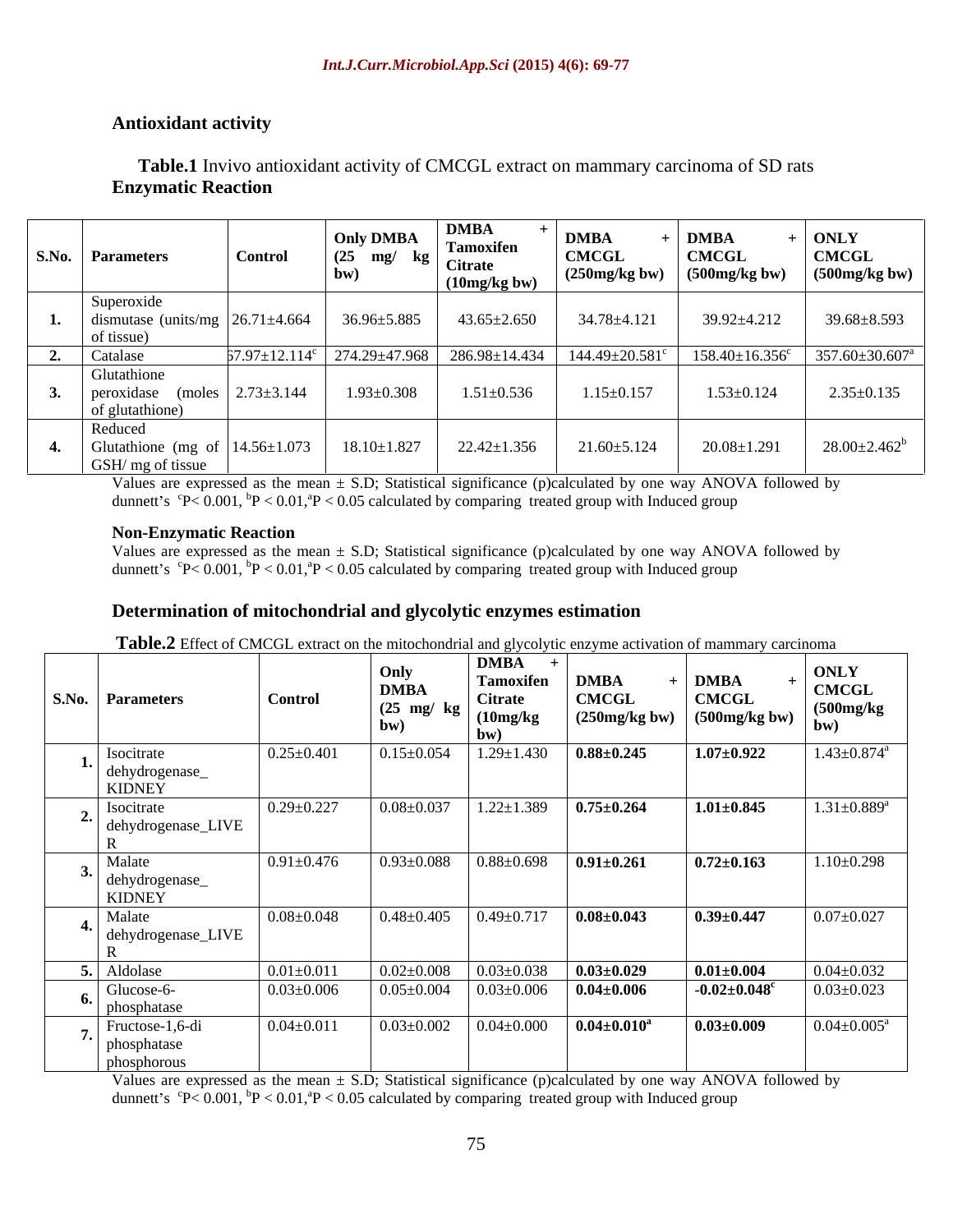The authors are thankful to the Secretary *Med.*; 106.607–609. and Correspondent, A.V.V.M. Sri Pushpam College, Poondi, Thanjavur and KMCH College, Coimbatore for providing modified Arabinooxylane from rice laboratory facilities and Department of Science and Technology for granting Gilbertson, R. L. and L. Ryvarden (1986). financial assistance to "INSPIRE FELLOW" North American Polypores, vol. 1. for research work. Oslo, Norway: Fungiflora. 433.

- 
- Dandan Liua, Zheng Hua, Zhiang Liua, Bo antimicrobial activity of essential oil
- Dickinson, C. and John Lucas. (1979). "The 1992;202:384-389 London and Istituto Geografico de
- Dreher D, Junod AF: Role of oxygen free
- Ellman. George L. (1959). Tissue sulfhydryl
- Eur J Biochem. 1968 Oct 17; 6(1):126-30.
- Fiske., Subbarow (1925). The Low radical and UV irradiation. *Int J Mol* Temperature Station for Research in
- 
- 

**Acknowledgement** *Acknowledgement CON* dehydrogenase, *Proc Soc Exp Biol Med.*; 106. 607–609.

- Ghoneum, M. (1999). Enhancement of human natural killer cell activity by modified Arabinooxylane from rice bran, *Int. J. Immunotherapy*, 14: 89-99.
- North American Polypores*,* vol. 1. Oslo, Norway: *Fungiflora.* 433.
- **References** North American Polypores, vol. 2. Gilbertson, R. L. and L. Ryvarden (1987). *North American Polypores, vol. <sup>2</sup>*. Oslo, Norway: *Fungiflora*. 452.
- Arora, David (1979). *Mushrooms*  Gillman J.C., (1957). Sexual spores, A *Demystified*. 2nd Edition. Berkeley, manual of soil fungi. 2nd Ed,, Pp 4.
	- CA: Ten Speed Press. 959. Jia J, Zhang X, Hu Y. S, (2009). Evaluation Yanga, Wenjuan Tub and Liang Lia. *Ganoderma lucidum* poly- saccharides (2009). Chemical composition and in STZ-diabetic rats. Food of in vivo antioxidant activities of in STZ-diabetic rats. *Food Chem*. 115:32-6.
	- isolated from the cultured mycelia of Jiang Z.Y., Hunt J.Y., Wolff S.P. Detection *Ganoderma japonicum, Laboratory* of lipid hydroperoxides using the Fox *Industrial Microbiol*, 9(3): 122-125. reagent. Analytical Biochemistry. 1992;202:384 389
	- Encyclopedia of Mushrooms." Jim Kimbrough and Tim Momol (2000). Published by Orbis Publishing Ltd., Agostini S.P.A. System (DDIS), One of a series of the radicals in cancer development. *Eur J* Cooperative Extension Service, *Cancer*. 1996, 32A (1):30-38. Institute of Food and Agricultural Mushroom Identification Through Distance Diagnostic and Identification Plant Pathology Department, Florida Cooperative Extension Service, Sciences, University of Florida.187.
	- Groups. *Archives of biochemistry and* Kim, K.C. & Kim, I.G. (1999). *Ganoderma biophysics*. 82: 70-77. *lucidum* extract protects DNA from strand breakage caused by hydroxyl radical and UV irradiation. *Int J Mol Med* 4, 273- 277.
- Biochemistry and Biophysics, King J., in: King J. (1965). Practical and University of Cambridge, and Clinical Enzymology. The Department of Scientific and Industrial Transferases Alanine and Aspartate Research, Cambridge. Transaminases, *D. Van Nostrand Co.* Formation of malonaldehyde from *Ltd.*, London; 121-138. Clinical Enzymology. The *Ltd*., London; 121-138.
- phospholipid arachidonate during Lakshmi, B., Ajith, T.A., Sheena, N., microsomal lipid peroxidation. Gunapalan, N. & Janardhanan, K.K. Gancedo J.M.. Gancedo C, (1971). Fructose- (2003). Antiperoxidative, anti-1-6-bisphosphatase, phosphor inflammatory, and antimutagenic Gunapalan, N. & Janardhanan, K.K. Antiperoxidative, inflammatory, and antimutagenic